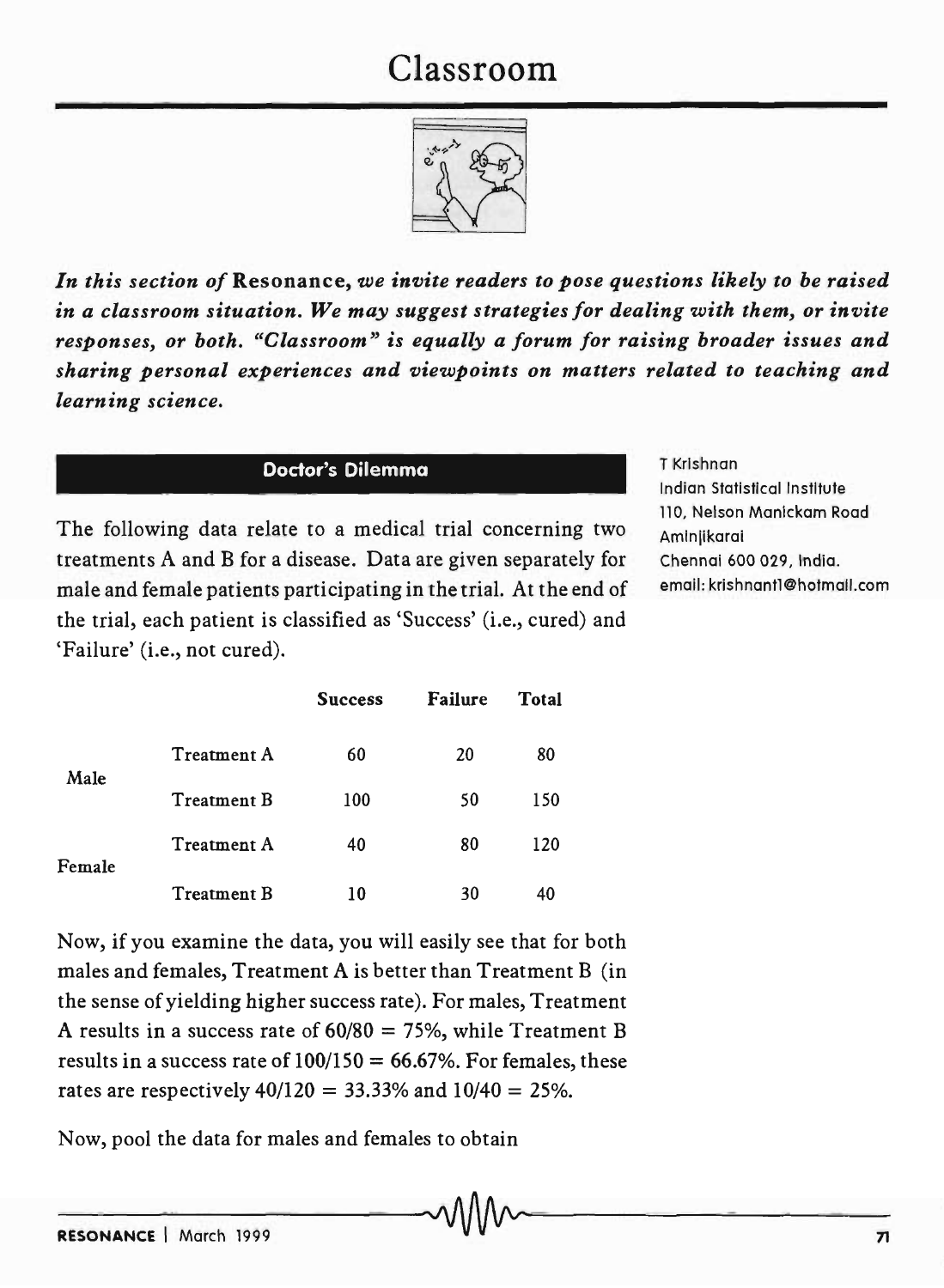|                    | <b>Success</b> | Failure | Total |
|--------------------|----------------|---------|-------|
| <b>Treatment A</b> | 100            | 100     | 200   |
| <b>Treatment B</b> | 110            | 80      | 190   |

Here, then, the success rates of Treatments A and B respectively are  $100/200 = 50\%$  and  $110/190 = 57.9\%$ . Thus Treatment B seems to be better.

So, for males, Treatment A is better, for females also, Treatment A is better, but on the whole, Treatment B is better! This certainly is paradoxical!! If you are a physician, would you prescribe Treatment A if you know the gender of the patient but Treatment B if you do not? This of course is absurd.

What is the explanation for this apparent paradox? What treatment should actually be prescribed under what circumstances?

When you pool the male – female data and work out the overall success rate, you are computing the weighted average of the male and female success rates, the weights being the relative male - female numbers of patients as follows:

Treatment A:  $3/4 \times 0.4 + 1/3 \times 0.6 = 0.5$ Treatment B:  $2/3 \times 0.79 + 1/4 \times 0.21 = 0.579$ 

since the weights for Treatment A are  $80/200 = 0.4$  and  $120/200$  $= 0.6$ , for Treatment B 150/190  $= 0.79$  and 40/190  $= 0.21$ .

The overall comparison between Treatments A and B is done on the basis of weighted averages but with quite different weight structures  $-0.4:0.6$  for Treatment A and 0.79: 0.21 in the case of Treatment B. This evidently is not a valid way to compute weighted averages for the purposes of comparison or otherwise. That is the reason for the apparent paradox.

If you really want meaningful overall success rates for the two treatments, you should use common meaningful male:female weights, maybe 1/2: 1/2 or a ratio which is likely to arise while prescribing treatments, irrespective of the male:female ratio